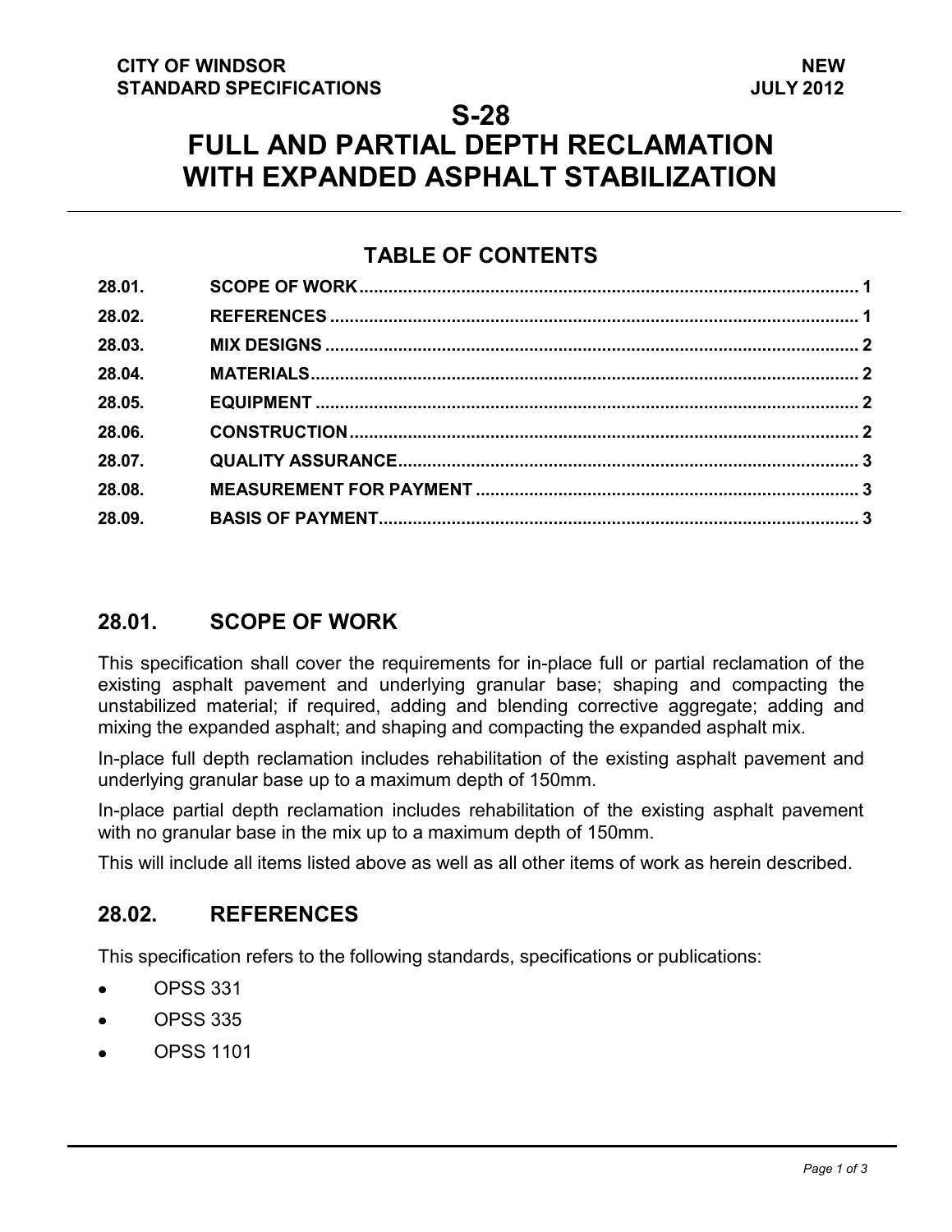#### **S-28 FULL AND PARTIAL DEPTH RECLAMATION WITH EXPANDED ASPHALT STABILIZATION**

#### <span id="page-1-0"></span>**28.03. MIX DESIGNS**

Prior to the commencement of the work, the City of Windsor shall obtain samples representative of the material that will be produced during the reclamation operation.

The mix designs shall be carried out as per OPSS 331 for full depth reclamation and as per OPSS 335 for partial depth reclamation.

The City of Windsor shall provide the contractor with the approved mix design prior to the contractor undertaking the work. This will be provided to the contractor at no charge.

Should the contractor have any concerns with the mix design provided by the City of Windsor then the contractor shall express their concerns, in writing, to the City Engineer before the work is undertaken.

### <span id="page-1-1"></span>**28.04. MATERIALS**

The materials shall meet the requirements of OPSS 331 for full depth reclamation and as per OPSS 335 for partial depth reclamation.

#### *28.04.01 Corrective Aggregates (FULL DEPTH ONLY)*

If required by the mix design, corrective aggregates shall be incorporated into the mix. The testing of the aggregate shall be undertaken by the laboratory that undertakes the mix design work for the City of Windsor. The particulars of the required aggregate will be provided to the contractor by the City of Windsor with the mix design.

#### *28.04.02 Performance Graded Asphalt Cement*

PGAC shall be according to the requirements of OPSS 1101. The grade, manufacturer and supplier of the PGAC will be provided to the contractor in the mix design as supplied by the City of Windsor.

### <span id="page-1-2"></span>**28.05. EQUIPMENT**

The recycling train and placing equipment shall be as per OPSS 335 for full and partial depth reclamation.

### <span id="page-1-3"></span>**28.06. CONSTRUCTION**

Areas of hot mix asphalt pavement, located within the contract limits, that are in areas that are inaccessible to the recycling train shall be removed and replaced with hot mix asphalt with a method and to a depth as specified in the Contract Documents.